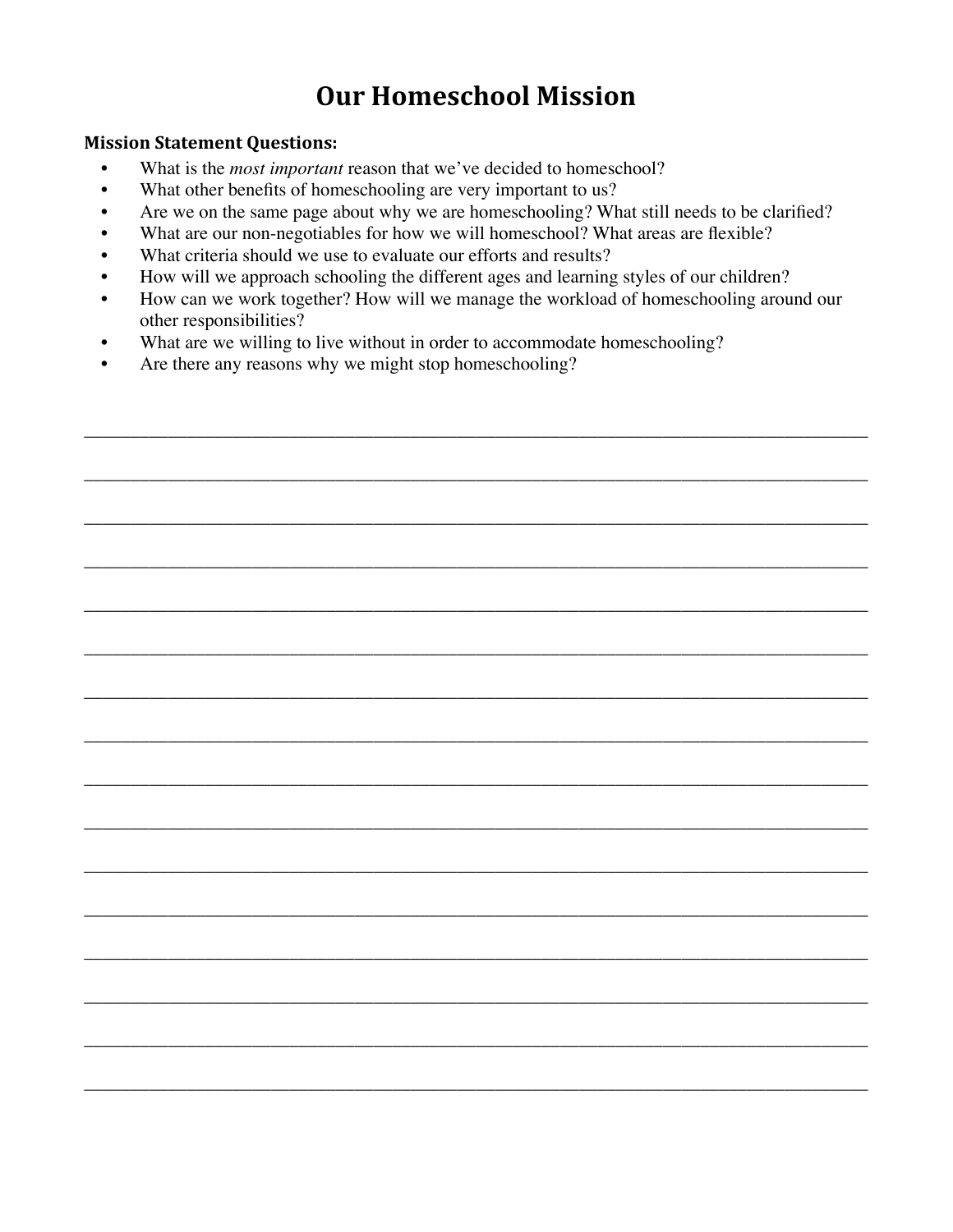| Our homeschool will focus on education in these areas: |
|--------------------------------------------------------|
|                                                        |
|                                                        |
|                                                        |
|                                                        |
|                                                        |
|                                                        |
|                                                        |
|                                                        |
|                                                        |
| <b>Scriptural Foundation:</b>                          |
|                                                        |
|                                                        |
|                                                        |
|                                                        |
|                                                        |
|                                                        |
|                                                        |
|                                                        |
|                                                        |
|                                                        |
|                                                        |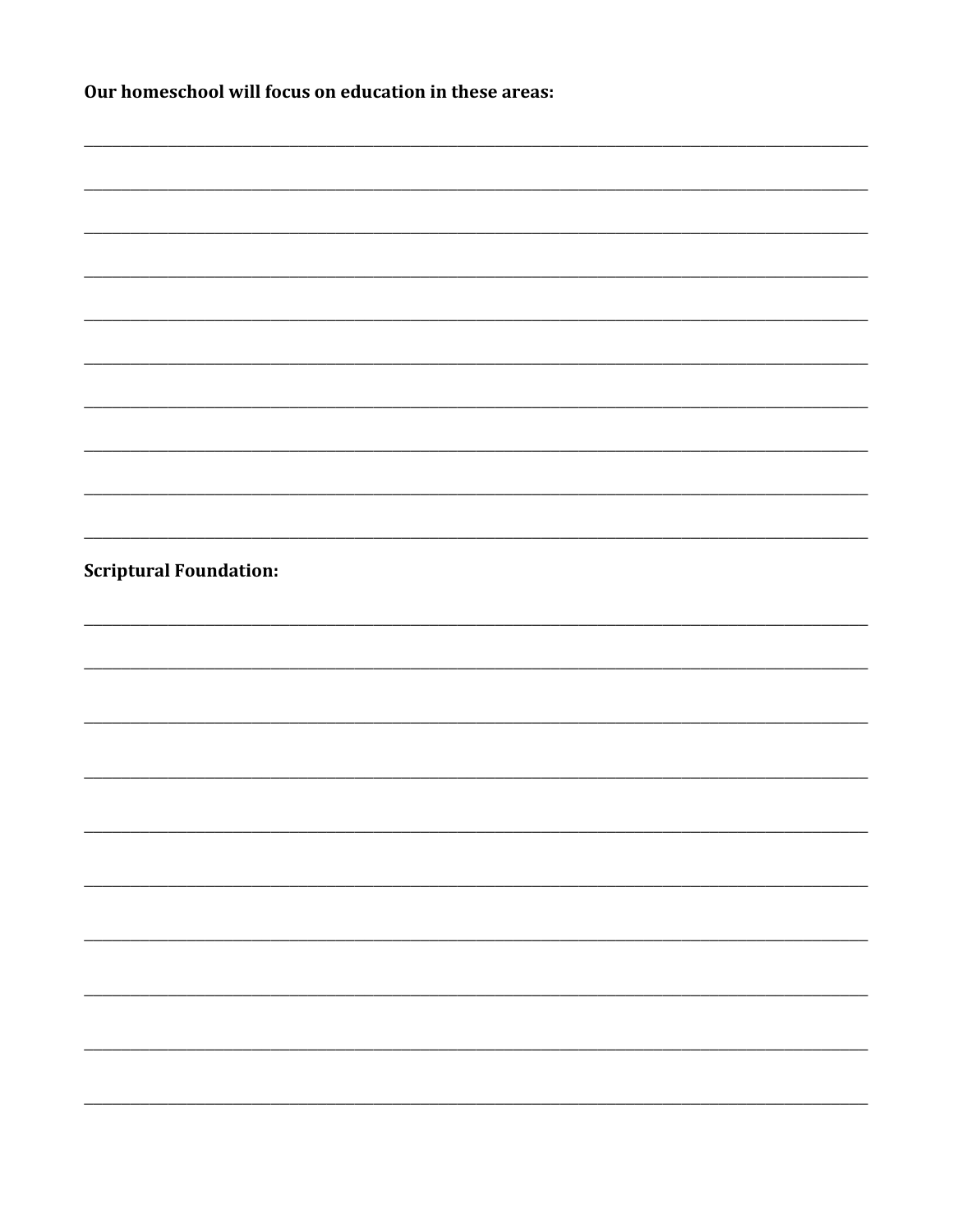# **The Gotcher Family's Homeschool Mission**

### **Mission Statement:**

Our mission is to prepare our children to become God's effective servants and inspire their hearts to follow Christ. Our goal for our daughters is that they grow confident in Christ and the unique role that God created them to fulfill for His greater glory.

We believe that God has created us each for His purpose, to further His plans for our world at this point in time. God has created us uniquely to both give Him glory and to share His gospel with others in a spirit of love. We will pursue God's wisdom first, as revealed to us through His Word (the Bible), and as we develop our skills to serve the Lord for His greater glory, we will examine everything
we
learn
in
context
with
God's
word
so
that
we
can
use
acquired
knowledge
to
further
His purposes,
rather
than
building
up
riches
and
achievements
for
ourselves
in
this
temporary
life. When making decisions about how to invest our time, we will evaluate how the activity in question
complements
this
mission.

## **Our homeschool will focus on education in these areas:**

- *Spiritual development:* Bible memorization, personal & family devotions, Godly character
- Learning life skills: manners, socialization, communication, good stewardship, responsibility
- Learning practical skills: reading, writing, grammar, math, art, music, speech, homemaking
- Learning about our world (history, science, geography) using the Bible as our standard of truth
- *Healthy physical development:* nutrition, exercise, hygiene, God's design for beauty, modesty
- Developing our gifts: strengthening those talents and areas of special interest that edify the Lord
- Holy Spirit-inspired service: Giving, volunteering, serving, witnessing, sharing

As parents, we will seek God to direct our paths through His revealed Word and the leading of the Holy Spirit. We also understand that although we will pursue God's best in accordance with His Word, we are sinners who fall short of the glory of God. Our goal isn't perfection or "arriving" to a state of accomplishment, but to live in constant pursuit of God's will, with Christ as our example.

If
at
any
time
we
feel
led
to
make
changes
to
our
plans,
we
will
do
so
immediately
without
being bound by traditional school calendars or concern about "wasting" money. All purchases will be made
carefully
&
prayerfully.
Whenever
possible,
we
will
sell
curriculum
that
we
no
longer
use. We will also regularly evaluate all enrichment activities and cooperative schooling we participate in,
and
if
necessary,
discontinue
anything
that
doesn't
support
our
mission.

## **Scriptural Foundation:**

*"Train up a child in the way he should go: and when he is old, he will not depart from it."* —
Proverbs
22:6

*"Trust in the Lord with all your heart, and lean not on your own understanding; in all your ways acknowledge Him, and He shall direct your paths."*—
Proverbs
3:5‐6

"For what will it profit a man if he gains the whole world, and loses his own soul?" — Mark 8:36

*"But seek Eirst the kingdom of God and His righteousness, and all these things shall be added to you."*  —
Matthew
6:33